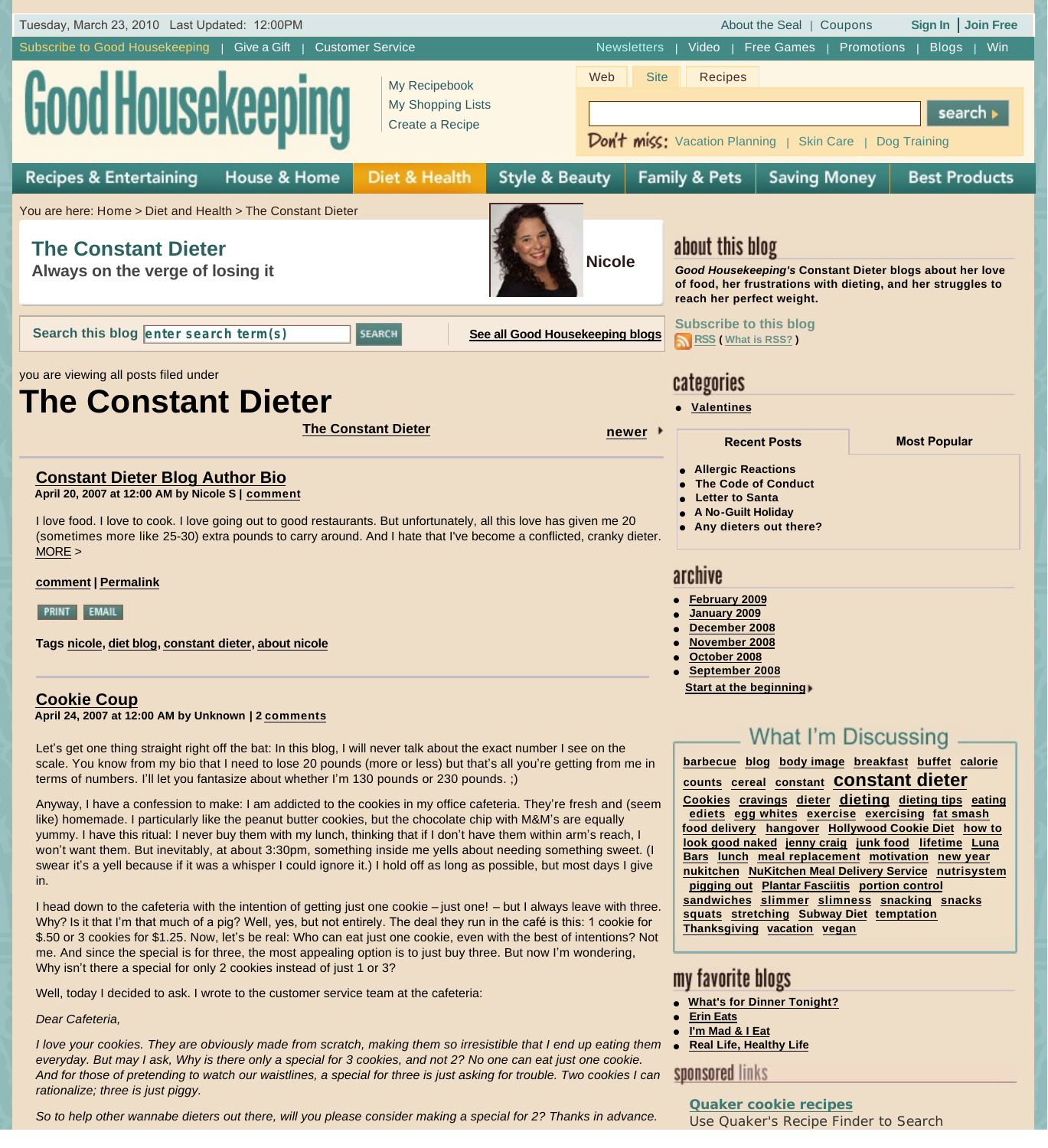Within 24 hours, I received the nicest response:

*Dear Nicole,*

*Thanks for bringing this to our attention! As of tomorrow, we will now be offering 2 cookies for \$.85.*

Woo hoo! I feel like I've won the fight not just for me, but for other employee waistlines in my office building. I know I shouldn't be eating cookies in the first place, but at least this will help me eat only two. Goes to show that speaking up can be a good thing!

How I was good today: Only put one scoop of salad dressing onto my salad, instead of two. Also managed to not drown the salad in fixings like raisins and croutons and stuck mainly to veggies and chicken. For dinner, I popped a Lean Cuisine in the microwave (Macaroni and Cheese, my fave) and had a Purdue baked chicken breast on the side.

**How I was bad today:** Well, okay, I ate three cookies as I mentioned above. But I figured it was my last day to do it before I am forced to eat only two tomorrow.

**What I managed to avoid today:** Not going back for ANOTHER round of three cookies!

**2 [comments](http://www.goodhousekeeping.com/health/dieters/constant-dieter-blog-0515#comments) | [Permalink](http://www.goodhousekeeping.com/health/dieters/constant-dieter-blog-0515)**

**PRINT EMAIL** 

**Tags [blog,](http://www.goodhousekeeping.com/archives/health/dieters/by_tag/blog/15;1) [dieting](http://www.goodhousekeeping.com/archives/health/dieters/by_tag/dieting/15;1), [Cookies,](http://www.goodhousekeeping.com/archives/health/dieters/by_tag/Cookies/15;1) [snacking](http://www.goodhousekeeping.com/archives/health/dieters/by_tag/snacking/15;1)**

## **[Thinking About Eating](http://www.goodhousekeeping.com/health/dieters/constant-dieter-blog-051707)**

### **April 25, 2007 at 12:00 AM by Nicole S | [comment](http://www.goodhousekeeping.com/health/dieters/constant-dieter-blog-051707#comments)**

The next person who tells me, "I was so busy today, I forgot to eat!" is going to get a wallop. How in the world can one forget to eat? It makes no sense to me at all. Wouldn't you start to wilt? Wouldn't your stomach remind you to eat by letting out a growl? Not having time to eat is one thing; not remembering must be B.S.

Personally, my stomach never stops talking to me. I want to eat constantly. In fact, I practically revolve my day around what I'm going to eat next:

### **9am**

Get to the office and go to cafeteria for breakfast. Hmmm…. Eggs and turkey bacon look yummy. Get some

### .**11am**

Look at today's cafeteria menu and start thinking about what to have for lunch. Mexican tacos - mmm.

### **11:30**

Take another peek at the menu. Maybe I'll go for a sandwich instead of the tacos - it's gotta be a bit healthier, no?

### **12:00**

Want to get lunch, but need to hold out longer because if I go now, I'll be starving again at 3pm.

## **12:30**

Should I go now? Can I wait another half hour?

### **12:45**

Not waiting anymore because if I do, the lines will be ridiculous.

### **12:50**

Waiting in line for the tacos after all.

### **1:10**

Eating the tacos, plus the nachos that were given on the side.

### **2pm**

Should I go back to the cafeteria for a snack for later? If I don't, I'll be wilting by 5. I can get something healthy, like a piece of fruit. Well, I'll just think about it for now.

### **3pm**

Going back to the cafeteria to get my snack for later. And maybe some cookies. No, wait, no cookies. Nicole, you're dieting. Well, okay maybe just one. I've been good today. End up with a banana and two cookies, thanks to the new price deal.

## **3:01pm**

Eat cookies immediately.

## **5pm**

Eat the banana.

### **7pm**

Eat dinner with a client at a great Italian restaurant. Eggplant parm. Yum.

**11pm**

For New Meal Ideas! QuakerOats.com

### **Great Recipe Choices**

Eat Healthy. Find Various recipes for healthy eating www.RecipeParadiseHere.com

## **Pillsbury® Crescents**

Use Crescents For Recipes From Appetizers, Casseroles, & Desserts! www.Pillsbury.com/Crescents



Ads by Google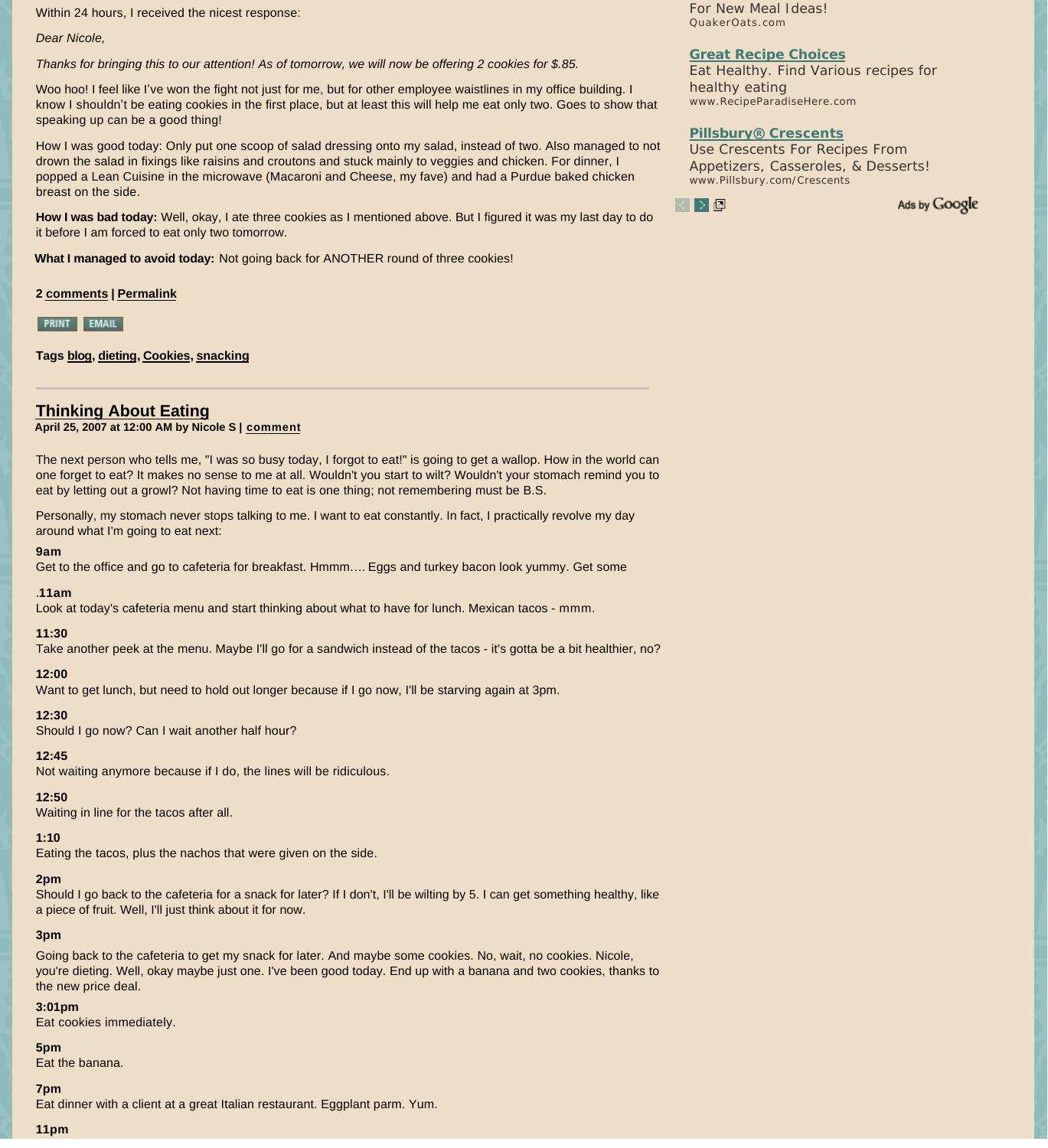Drank wine with client and now need something salty. Grab an open bag of Fritos and ingest a few handfuls before getting into bed.

Anyway, you get the idea. Food is constantly on my mind! So the next time someone says, "I was so busy I forgot to eat!" I'm going to respond with sympathy, saying, "Gosh, I can't imagine being devoid of a basic instinct like hunger. How sad. Have you had that checked out?"

**How I was good today:** Didn't get guacamole with my tacos. Also ate only two tacos instead of the three they gave me. Pat on the back for my attempt at portion control!

**How I was bad today:** Yeah, okay, ate two cookies but at least it wasn't three.

**What I avoided today:** Ordering an appetizer at my dinner meeting. My client had one but I said no! Way to go.

## **[comment](http://www.goodhousekeeping.com/health/dieters/constant-dieter-blog-051707#comments) | [Permalink](http://www.goodhousekeeping.com/health/dieters/constant-dieter-blog-051707)**

PRINT EMAIL

**Tags [eating,](http://www.goodhousekeeping.com/archives/health/dieters/by_tag/eating/15;1) [constanting dieter,](http://www.goodhousekeeping.com/archives/health/dieters/by_tag/constanting%20dieter/15;1) [dieting](http://www.goodhousekeeping.com/archives/health/dieters/by_tag/dieting/15;1)**

## **[Results Not Typical](http://www.goodhousekeeping.com/health/dieters/constant-dieter-blog-051907)**

**April 25, 2007 at 12:00 AM by Nicole S | [comment](http://www.goodhousekeeping.com/health/dieters/constant-dieter-blog-051907#comments)**

I'm starting to think about how to not gross out myself at the beach this summer, which naturally means going on some kind of diet. This morning I was walking my dog Finn (my main form of exercise, btw), and I passed a Jenny Craig center. Not surprisingly, there was a big picture of Kirstie Alley in the window, looking all svelte and happy. What I never noticed before was the fine print under her picture that said, "Results not typical." What does that mean exactly? Did she have a personal chef instead heating the food in a microwave? Or maybe she had a consultant with her 24/7 to physically pull her away from noshing on the wrong things? Well, whatever it was that she did, it clearly isn't something I will be able to replicate. Very unfair! I feel like I've been lead on. Here I was, eagerly following her progress for a year now, actually getting inspired by her "before" and "after" photos. And now I'm told that even if I try as hard as I can, I probably won't achieve results like she did. Grrr...I feel duped.

But despite that, I've been on Jenny before and enjoyed it. The food is reasonably good (although watch out for that tuna salad! Yuck-o). It also did wonders for portion control education. I can still size up a plate and see if it'd fit in a Jenny box. Who knows - maybe I'll try it again someday. Not now, though. I still can't stomach Chicken al Fredo after eating so many when I was on Jenny the first time.

**How I was good today:** Fried an egg this morning, and used Pam instead of butter. I swear there's no difference and it's an easy way to cut calories. Put the egg on a whole wheat English muffin and drank water with it instead of the Orange-Pineapple juice I really wanted.

**How I was bad today:** Put cheddar cheese on my egg sandwich. Munched late night on Cinnamon life cereal, somewhere in the neighborhood of 11pm (munched meaning like 3 bowls. Yikes.)

**What I managed to avoid today:** On my walk with the dog, we passed about 5 vendors selling ice cream and hot dogs. I dream of the day I can stop, scarf a hot dog with the works, and top it off with a Good Humor Strawberry Shortcake. But I managed to say no today.

**[comment](http://www.goodhousekeeping.com/health/dieters/constant-dieter-blog-051907#comments) | [Permalink](http://www.goodhousekeeping.com/health/dieters/constant-dieter-blog-051907)**

**PRINT EMAIL** 

**Tags [jenny craig](http://www.goodhousekeeping.com/archives/health/dieters/by_tag/jenny%20craig/15;1), [eating,](http://www.goodhousekeeping.com/archives/health/dieters/by_tag/eating/15;1) [constant dieter,](http://www.goodhousekeeping.com/archives/health/dieters/by_tag/constant%20dieter/15;1) [Kirstie Alley](http://www.goodhousekeeping.com/archives/health/dieters/by_tag/Kirstie%20Alley/15;1)**

# **[Dieting Tips...From a Dog?](http://www.goodhousekeeping.com/health/dieters/constant-dieter-blog-052107)**

**May 21, 2007 at 12:00 AM by Nicole S | [comment](http://www.goodhousekeeping.com/health/dieters/constant-dieter-blog-052107#comments)**

Anyone who knows me knows how much I love my puppy, Finn. He's so adorable! He's a boxer mix and a little over a year old. He's also in really, really good shape. Sometimes I can't believe his muscles - they literally bulge out from his legs. In fact, people at the park often tell me how fit he looks! So I figure I should do everything possible to keep him strong and healthy. Almost every morning I take him for a walk through the park…which is good for me as well since it gets in a bit of exercise for both of us. (Only he runs around much more than I do. I'll have to work on that. Too bad I can't catch a Frisbee in my mouth like he does. Ha.)

Recently, though, he was finicky when it came to eating. I would leave him kibble in the morning before work, only to return at night to a full bowl. It took me a few days to realize why: He doesn't like to eat alone! He likes to eat when someone's home. So now we have a ritual: I come home, prepare his food - and mine - and we eat dinner together. Same for breakfast.

Sure, it's cute, I know. :) But it got me thinking about the downsides of eating alone. For me, it's the easiest way to binge because no one's watching what (or how much) I put in my mouth. Plus, I usually graze in front of the television if I have no one to talk with. An evil combo for the waistline! So I'm going to try to eat with company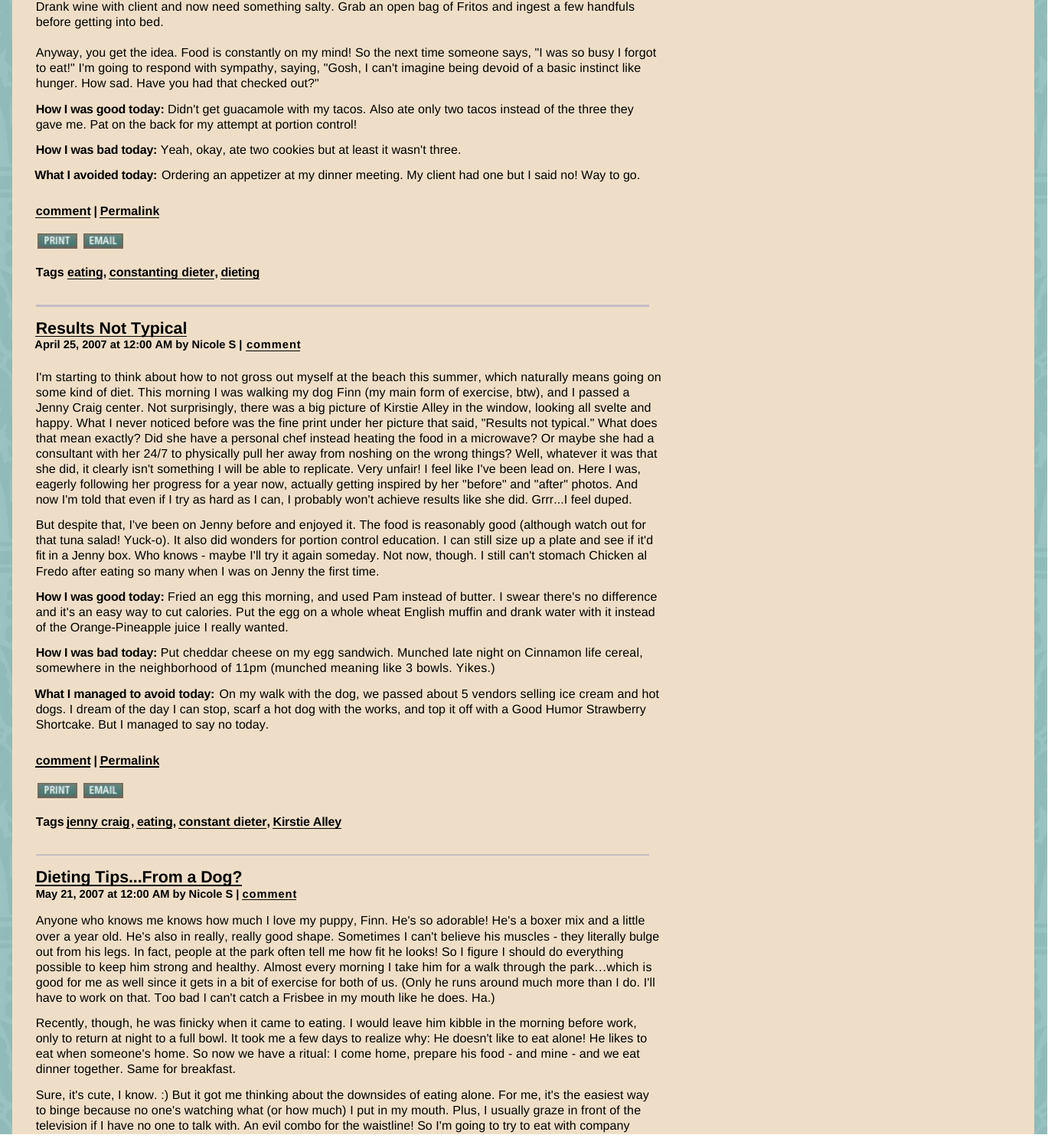whenever possible - my husband, friends, family, and yes, even my dog. It'll hold me accountable for what I eat and besides, it's much more fun to eat with others.

The other cue I want to take from him is how *much* he eats: He doesn't linger over a long meal with multiple courses; he just eats what he's served and that's it. Munch, munch, done. Sure, he begs for more but that only lasts about a half second because he quickly remembers he's not getting anything more. I know I can learn from that! I can certainly try to eat only what's on my plate for dinner and not go back to the fridge again and again for more. I can eat, put my plate away, and then move on to something else entirely...like playing with Finn! I'll be sure to let you know how this goes.

**How I was good today:** Asked for my salad dressing on the side instead of having it dressed it for me. I still used the whole container but it was a small one.

**How I was bad today:** Two cookies after lunch. Had to have something sweet. 9

**What I avoided today:** Only had one piece of cake at a co-worker's birthday party. Easy because the cake was way too sweet but, hey, at least I only had one piece!

**[comment](http://www.goodhousekeeping.com/health/dieters/constant-dieter-blog-052107#comments) | [Permalink](http://www.goodhousekeeping.com/health/dieters/constant-dieter-blog-052107)**

**PRINT EMAIL** 

**Tags [dieting tips](http://www.goodhousekeeping.com/archives/health/dieters/by_tag/dieting%20tips/15;1), [eating alone](http://www.goodhousekeeping.com/archives/health/dieters/by_tag/eating%20alone/15;1)**

## **[Clothing Camouflage](http://www.goodhousekeeping.com/health/dieters/constant-dieter-blog-052307)**

**May 23, 2007 at 9:00 AM by Nicole S | [comment](http://www.goodhousekeeping.com/health/dieters/constant-dieter-blog-052307#comments)**

I imagine that even the skinniest of women have certain hard-to-shop-for clothes but for me, it's always pants. I'm short (5'1") and about 20 pounds overweight (more or less). Petite pants are often too tight at the butt, and regular pants need to be hemmed. And I hate getting pants hemmed. They never look right! You can always tell they were hemmed. (Well, except for jeans. You always have to ask for the "original" hem to remain…I learned that the hard way.)

But today I have a success story to tell! I went to the Gap and their cropped/Capri pants actually fit me perfectly. They're not capris on me, but they hit at just the right spot for a nice, summer pant -- at the bottom of my calf, just above my ankle. I can't believe I never thought about it before: pants for shorter people are really capris for taller people! I feel so happy -- this is going to give me so many clothing options now.

The other success is that I easily fit into a size 12 at the Gap. Is it me or have they changed their sizing? Or maybe they've added more stretch fabric? Gap pants never worked for me -- always too long, always too narrow. But now, surprise surprise: pants at the Gap not only have a wider cut than they used to, but they also have many pants, shirts and skirts in size XL which truly are XL.

So what does this have to do with constantly dieting? Well, for me, constantly dieting is also about constantly finding ways to hide my extra pounds so I can feel better about myself. There's nothing like getting great new clothing in a size I'm not (that) embarrassed by to put me in a good mood. ;)

**How I was good today:** Had yogurt with blueberries for a late afternoon snack.

**How I was bad today:** Actually, nothing! I was very good today.

**What I avoided today:** Having cookies as a reward for fitting into Gap pants!

**[comment](http://www.goodhousekeeping.com/health/dieters/constant-dieter-blog-052307#comments) | [Permalink](http://www.goodhousekeeping.com/health/dieters/constant-dieter-blog-052307)**

**PRINT EMAIL** 

**Tags [constant dieter](http://www.goodhousekeeping.com/archives/health/dieters/by_tag/constant%20dieter/15;1), [petite](http://www.goodhousekeeping.com/archives/health/dieters/by_tag/petite/15;1), [pants](http://www.goodhousekeeping.com/archives/health/dieters/by_tag/pants/15;1)**

## **[Repenting for Memorial Day Sins](http://www.goodhousekeeping.com/health/dieters/constant-dieter-blog-052907)**

**May 29, 2007 at 8:00 AM by Nicole S | [comment](http://www.goodhousekeeping.com/health/dieters/constant-dieter-blog-052907#comments)**

Ugh... I was sooo bad this Memorial Day weekend! I just ate and ate and ate. Then I sat and sat and sat on my big fat...well, you know! Today I feel terrible - and I'm determined to get back on the wagon this minute. In fact, all week I'm going to try to be really good. I feel like I need to detox!

So one thing's certain: I will NOT eat dinner late this week. I find that if I adjust the timing of when I eat, it's sometimes enough to make me feel better, and to actually shed a pound or two. When I do this, I eat a big breakfast around 9am, a light lunch around 12:30 or 1, and then a normal size dinner around 6. I eat what I normally eat -- I just don't eat a full meal late (say, after 8pm). And that's it! The next morning I usually wake up starving, but it's okay because I know I'm having a sizeable breakfast. Remember, I'm not a dietician or anything -I've just found that this works for me. (Well, it also works for my mother who is the one who gave me this tip years ago!)

Since I knew I'd be in a "why-oh-why-did-I-pig-out-so-much" kind of mood today, I actually planned for it in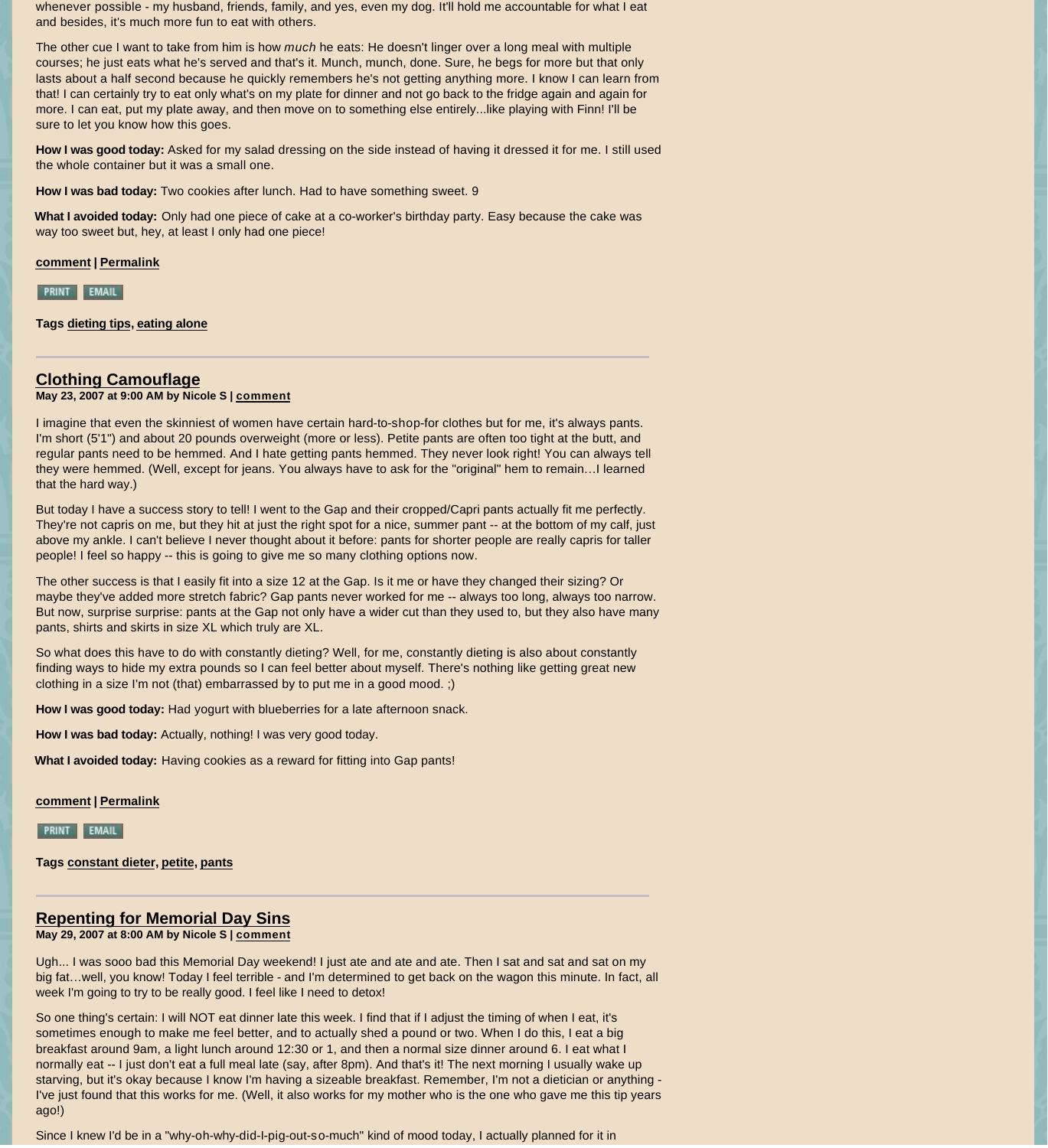advance. (Gosh, you know you're in trouble when you're in the *process* of pigging out and at the same time, you're *planning* for all the guilt you'll have afterwards!) Anyway, when I barbecued this weekend, I made extra grilled shrimp and veggies. I have enough for a few meals this week and it's going to make it easy to throw together a quick dinner so that I actually have a chance of eating on the early side!

**How I was good today:** Ordered a poached salmon sandwich, but ate it open faced so that I could avoid one whole slice of bread.

**How I was bad:** Not bad today -- just bad all Memorial Day weekend! I'm scared to rattle off how much I ate but *what* I ate should give you a clue: salt and vinegar potato chips, brownies, donuts, bagels… OMG, I have to stop right there. This is too humiliating.

**What I avoided today:** I would say nothing because I honestly didn't crave anything too unhealthy since I got it out of my system this weekend.

### **[comment](http://www.goodhousekeeping.com/health/dieters/constant-dieter-blog-052907#comments) | [Permalink](http://www.goodhousekeeping.com/health/dieters/constant-dieter-blog-052907)**

PRINT EMAIL

**Tags [barbecue](http://www.goodhousekeeping.com/archives/health/dieters/by_tag/barbecue/15;1), [Memorial Day](http://www.goodhousekeeping.com/archives/health/dieters/by_tag/Memorial%20Day/15;1), [dieting](http://www.goodhousekeeping.com/archives/health/dieters/by_tag/dieting/15;1)**

## **[Breakfast for Champions](http://www.goodhousekeeping.com/health/dieters/constant-dieter-blog-053107)**

**May 31, 2007 at 10:00 AM by Nicole S | 1 [comment](http://www.goodhousekeeping.com/health/dieters/constant-dieter-blog-053107#comments)**

I think I could eat egg whites with toast every morning for the rest of my life. (Just kidding -- I'd get bored of them if that were truly the case.) I find that if I eat 2 egg whites with multigrain toast in the morning, I'm not hungry again for at least 5 hours -- and that's a necessity since, as I told you the other day, I'm trying to not eat late and instead, have a big breakfast, light lunch and early dinner. That means I wake up every morning hungry so I need something to fill me up.

Almost all other breakfast foods are like Chinese food for me: they make me hungry again later on! If I eat oatmeal for breakfast, I'll immediately feel so full I want to throw up -- but then I'll be starving again by 11. If I eat a lighter breakfast of toast and fruit, I'll feel nice and healthy -- but only for an hour or two until I'm hungry again. But when I eat egg whites, they fill me up, give me energy and I feel really satisfied, as if I had a fattening breakfast! ;) It feels like a treat even though they're healthy. I recommend trying this breakfast and seeing if it staves off hunger for you too. Let me know at constantdieter@goodhousekeeping.com.

But I will confess that I am very, very picky when it comes to preparing eggs and egg whites. I abhor eggs that are hard and brown because the flavor changes completely. Nothing can ruin my appetite like burnt eggs! Even just the smell...yuck! I like my eggs light and fluffy. But definitely not runny. I don't think I'm alone in being picky about my eggs -- in fact, I saw someone this morning send back her scrambled eggs because they weren't hard enough. That'd be a nightmare for me but hey, to each his own.

**How I was good today:** Took a one-hour walk with my dog Finn before work. I even jogged a little. Just a little.

**How I was bad:** Literally inhaled a bag of Baked Lays Potato Chips because I was starving and low on blood sugar come 5pm. My fault -- I had a light lunch and no 4pm snack.

**What I avoided:** Getting the Italian hero I wanted at lunch -- it looked so delicious! Thick slices of mozzarella and prosciutto...yum

**1 [comment](http://www.goodhousekeeping.com/health/dieters/constant-dieter-blog-053107#comments) | [Permalink](http://www.goodhousekeeping.com/health/dieters/constant-dieter-blog-053107)**

PRINT EMAIL

**Tags [constant dieter](http://www.goodhousekeeping.com/archives/health/dieters/by_tag/constant%20dieter/15;1), [egg whites](http://www.goodhousekeeping.com/archives/health/dieters/by_tag/egg%20whites/15;1), [breakfast](http://www.goodhousekeeping.com/archives/health/dieters/by_tag/breakfast/15;1)**

## **[The Case of the Shrinking Shorts](http://www.goodhousekeeping.com/health/dieters/constant-dieter-blog-060407)**

**June 4, 2007 at 3:00 PM by Nicole S | [comment](http://www.goodhousekeeping.com/health/dieters/constant-dieter-blog-060407#comments)**

Boy, did I have a shock this weekend! It was so hot outside I decided to work up enough nerve to finally try on my shorts from last summer. I think of it as an act of bravery because I'm always terrified they won't fit anymore. And it turns out my fears were right this time: None -- I repeat *none* -- of my shorts fit at all. They looked terrible -- too tight in some places, too loose in others. I realize I've gained a few pounds since last summer, but can it be possible that my entire body has shifted since then?

Normally, shorts are snug around my thighs and butt, but loose around my middle, thanks to my hourglassshaped figure. (Hourglass is a much nicer way of saying what it really is on me -- a big butt and extra weight in my boobs, meaning my middle usually curves in.) Anyway…for some reason, this summer, my shorts are loose around my butt and thighs -- but I can't button them at all! They're not even close to getting buttoned -- in fact, the button is on my left hip and the buttonhole is on my right. How can that be? I know I haven't been doing crunches and Pilates as often as I have in the past, but can my entire body shift from an hourglass to an apple in less than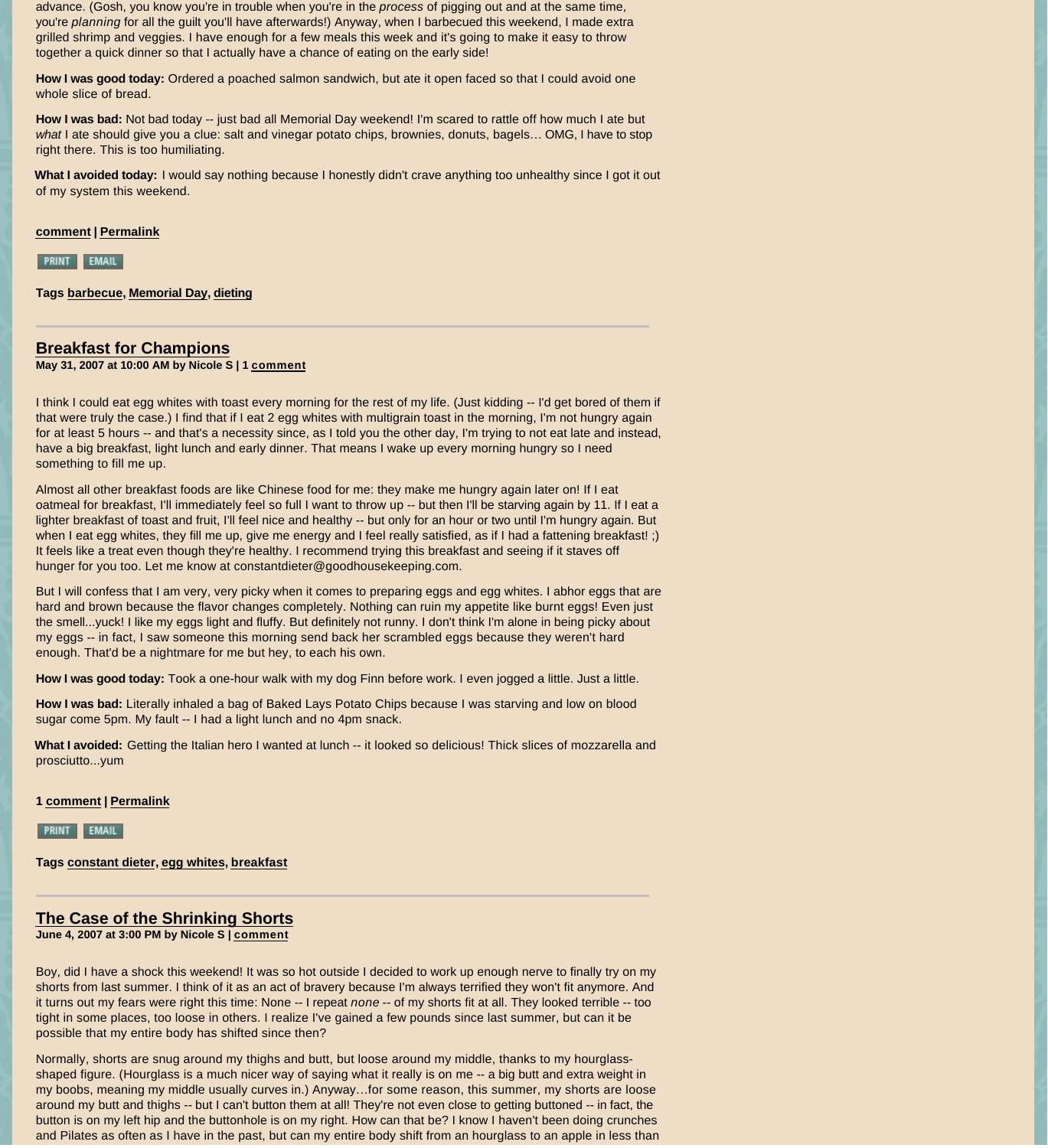one year?

Maybe I washed my shorts before putting them into storage, and they all shrunk. That's possible -- I'm not the perfect laundress.

Or maybe there's some strange bug that snuck into the storage box, took in the waistlines on all my shorts -- and is pointing and laughing at me right about now?

Hmm.

I know I'm reaching.

But one of these excuses must be true because I cannot imagine how my body could've shifted so dramatically in one year. I've always been an hourglass and I'm way too old to start thinking of myself as an apple! :(

I'm going to attempt to buy a new pair of shorts and see how they fit. Unfortunately, though, I have a feeling this isn't going to come down to a shopping spree. I think it's going to be yet another reminder that I need to diet. Maybe it'll be a wake up call for good this time. At the very least, I know I need to be good all this week! I'll report back on how I do.

**How I was good today:** Salad and lentil soup at lunch. Lentil soup fills me up so much I can never even finish the bowl.

**How I was bad today**: Nothing really. Yesterday, though, I ate almost the entire Choco Taco (what a stupid name!) ice cream that my nephew didn't want anymore.

**What I managed to avoid today:** An extra roll to go with the lentil soup. That was a good choice since I couldn't eat all the soup anyway.

### **[comment](http://www.goodhousekeeping.com/health/dieters/constant-dieter-blog-060407#comments) | [Permalink](http://www.goodhousekeeping.com/health/dieters/constant-dieter-blog-060407)**

**PRINT EMAIL** 

**Tags [constant dieter](http://www.goodhousekeeping.com/archives/health/dieters/by_tag/constant%20dieter/15;1), [shorts](http://www.goodhousekeeping.com/archives/health/dieters/by_tag/shorts/15;1)**

## **[Just Say YES!](http://www.goodhousekeeping.com/health/dieters/constant-dieter-blog-060607)**

**June 6, 2007 at 4:10 PM by Nicole S | [comment](http://www.goodhousekeeping.com/health/dieters/constant-dieter-blog-060607#comments)**

On my way to lunch today, a friend told me a dieting-related story that I've experienced myself so many times! So I thought I'd share it with you (but her name is changed for confidentiality purposes):

This morning, Julie had to go to a work-related breakfast, hosted by the big head honcho in her office. Having attended these in the past, she knows there's never enough food served. In fact, her boss calls it a "wellness" breakfast, which means healthy -- but tiny. Julie knew that if she ate only what was served, she'd leave the meeting and grab the first thing she saw to shove in her face -- which would ruin her diet. So she took preventative action: she ate her normal breakfast before the meeting (cereal and yogurt). Great idea -- so many nutritionists recommend having snacks before an event so you don't pig out when you're actually there. Plus, she thought, this would let her eat the fruit served at the boss' breakfast because she couldn't show up to the breakfast and eat nothing!

So Julie goes to the breakfast and right off the bat, she's served fruit and nuts. She picks at the fruit, just like she planned. But surprise, surprise -- today they actually had a second course of scrambled eggs and bacon!

What did Julie do? Did she say no to the second course?

God, no.

She ate the eggs and the bacon, right along with everyone else she works with!

I would've done the same thing.

It's virtually impossible to be at a work-related event, and not eat what's served -- no matter how much you try. Not only is it uncomfortable to not eat when everyone else is eating, but let's face it: the food is generally quite good! I can imagine Julie sitting there, at a table with her co-workers and boss, and sitting in front of her is a full plate of apple-smoked bacon, perfectly fluffy eggs and homemade bread. I can tell you I would've dived right in, too.

To Julie, I say -- don't think about it twice. I can't imagine anyone would have the will power to say no in that situation. ;) And thanks for sharing your dieting woes with me! It's always appreciated because it reminds me I'm [not alone in this dieting war. If you have a](mailto:constantdieter@goodhousekeeping.com) story to share with me, you can always email me at constantdieter@goodhousekeeping.com.

**How I was good today:** I poached salmon last night and brought it with me for lunch. I made the yummiest sandwich with it, using multigrain bread, cucumbers, onions, cilantro and mayo. (Well, ok, so the mayo isn't good for me but I only used a little.)

**How I was bad today:** Ate a big, fat blueberry muffin for breakfast, and it had a delicious, brown sugar topping too. To be honest, I don't feel guilty about it whatsoever because it was so good.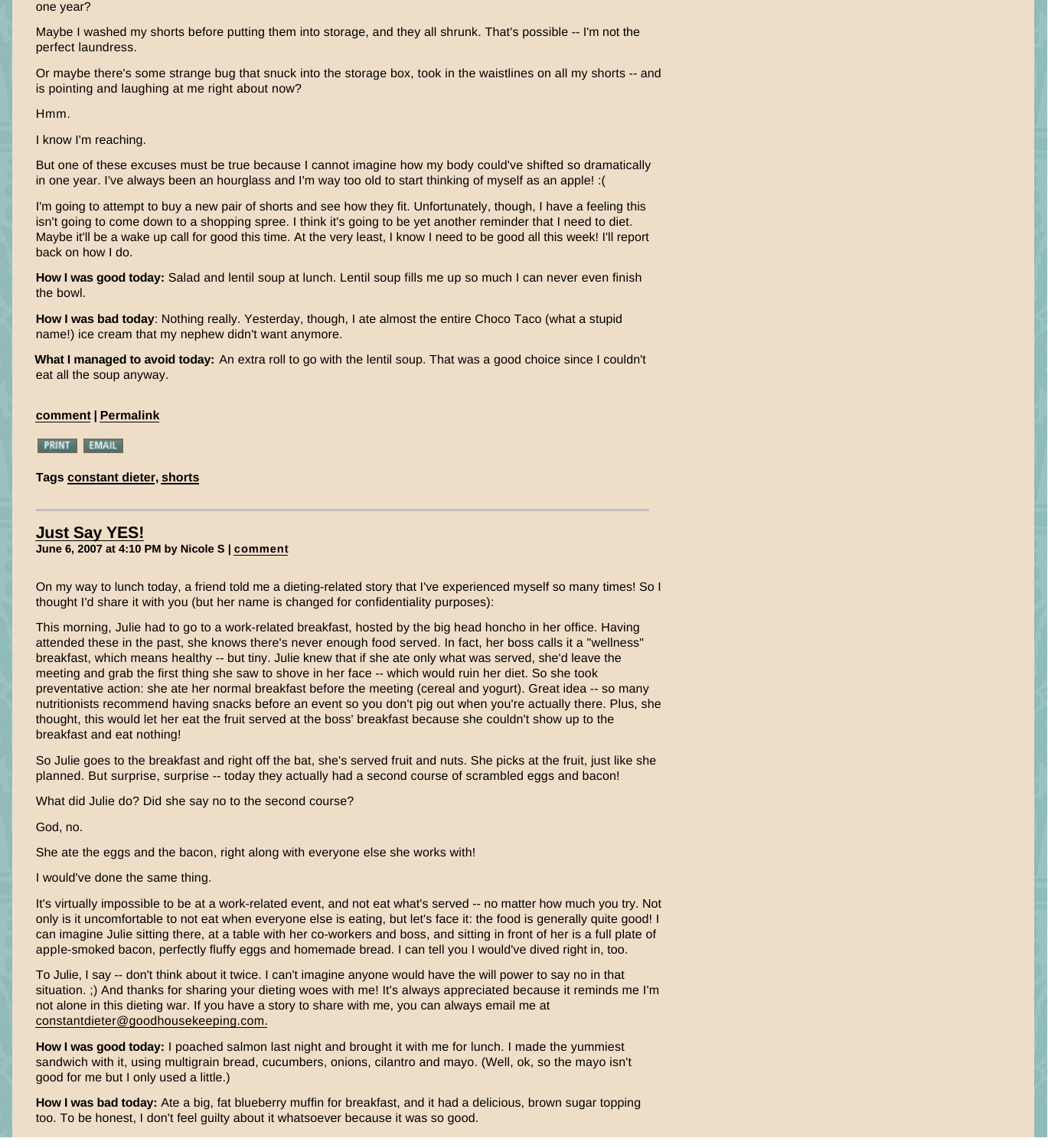**What I avoided today:** Having chips along with my sandwich. There was a bag of barbecue potato chips right outside my office and somehow, miraculously, I walked right by them. I must not be feeling well. ;)

**[comment](http://www.goodhousekeeping.com/health/dieters/constant-dieter-blog-060607#comments) | [Permalink](http://www.goodhousekeeping.com/health/dieters/constant-dieter-blog-060607)**

**PRINT EMAIL** 

**Tags [constant dieter](http://www.goodhousekeeping.com/archives/health/dieters/by_tag/constant%20dieter/15;1), [breakfast](http://www.goodhousekeeping.com/archives/health/dieters/by_tag/breakfast/15;1)**

### **[Pigging Out Late Night](http://www.goodhousekeeping.com/health/dieters/constant-dieter-blog-060807) June 8, 2007 at 3:00 PM by Nicole S | 1 [comment](http://www.goodhousekeeping.com/health/dieters/constant-dieter-blog-060807#comments)**

I can't believe what I did 2 nights in a row this week:

After being so good all day, I ruined all my efforts in the evening.

It was 11pm and I wasn't tired, there was nothing on TV, and everyone in the house was already in bed. Stupid me decided to straigten up in the kitchen -- unloaded the dishwasher, went through the mail, etc. Next thing I know, I'm sticking my hand into a big bag of gingersnap cookies.

Again, and again. MMM....gingersnaps.

That was Wednesday night, and Thursday morning I woke up with the worst stomachache! I felt like a little kid who ate too much candy.

Then comes Thursday night, and it's the same deal: I'm puttering around, and there my hand goes, diving into a big bag of potato chips. Whatever commercial it was that said, "You can't have just one" probably should've revised it to say, "You can't have just one HANDFUL" because that's me: handful after handful, I'm downing the chips. Okay, well, maybe it was more like 4-5 handfuls, which isn't super disgusting but still -- they were big handfuls and it's gross to eat that much right before bed. Not to mention that I was thirsty because of the salt on the chips and I chugged half a bottle of water. I then proceeded to get up twice in the middle of the night having to pee.

### WHY DID I DO THAT??????????

Both nights, I had had nice, healthy dinners on the early side (around 6:30/7) and I should've left it at that. I wish I could put a lock on the kitchen door. That way I couldn't even get in if I wanted to.

I realize that the dieticians and psychologists would say that there was a mental reason that I did this - emotional eating and whatnot. I'm not so sure. I think boredom plays the biggest part.

So how do I prevent this in the future?

By going post-it-note crazy. I now have post-it notes all over the fridge and cabinets that say, "Nicole! DO NOT PIG OUT! You will regret it." I'm hoping they'll stop me in my tracks next time -- because I'm realistic to know there *will*  be a next time.... I'll let you know if they help.

**How I was good today:** Felt so guilty about the past two nights that I couldn't stomach any food until 1pm. Then I ate half a turkey sandwich and an apple for lunch, and I plan on an equally health dinner.

**How I was bad today:** Nothing yet. Again, too guilty.

**What I avoided today:** The "build your own burger" station at the work cafe. Those burgers looked amazing! Thankfully the line was so long and I had little time, so it was easy to avoid it.

#### **1 [comment](http://www.goodhousekeeping.com/health/dieters/constant-dieter-blog-060807#comments) | [Permalink](http://www.goodhousekeeping.com/health/dieters/constant-dieter-blog-060807)**

**PRINT EMAIL** 

**Tags [constant dieter](http://www.goodhousekeeping.com/archives/health/dieters/by_tag/constant%20dieter/15;1), [pigging out](http://www.goodhousekeeping.com/archives/health/dieters/by_tag/pigging%20out/15;1), [late night](http://www.goodhousekeeping.com/archives/health/dieters/by_tag/late%20night/15;1)**

### **[Movers and Shakers](http://www.goodhousekeeping.com/health/dieters/constant-dieter-blog-061207)**

**June 12, 2007 at 6:00 PM by Nicole S | [comment](http://www.goodhousekeeping.com/health/dieters/constant-dieter-blog-061207#comments)**

Guess what? I actually feel great today! Went for a long walk with Finn (my dog) this morning, and jogged for about half of it. I even walked briskly to work afterwards (another mile)... and it's only 9am!

I think my motivation to jog more than usual today came from looking at other women exercising. But not all women -- sometimes looking at other women makes me feel worse about myself rather than motivated; and sometimes the other way around.

When I see a woman in perfect shape, with not a jiggle in sight, running, barely breaking a sweat, it makes me feel like I will never look like her, so why bother? She must've been born that way!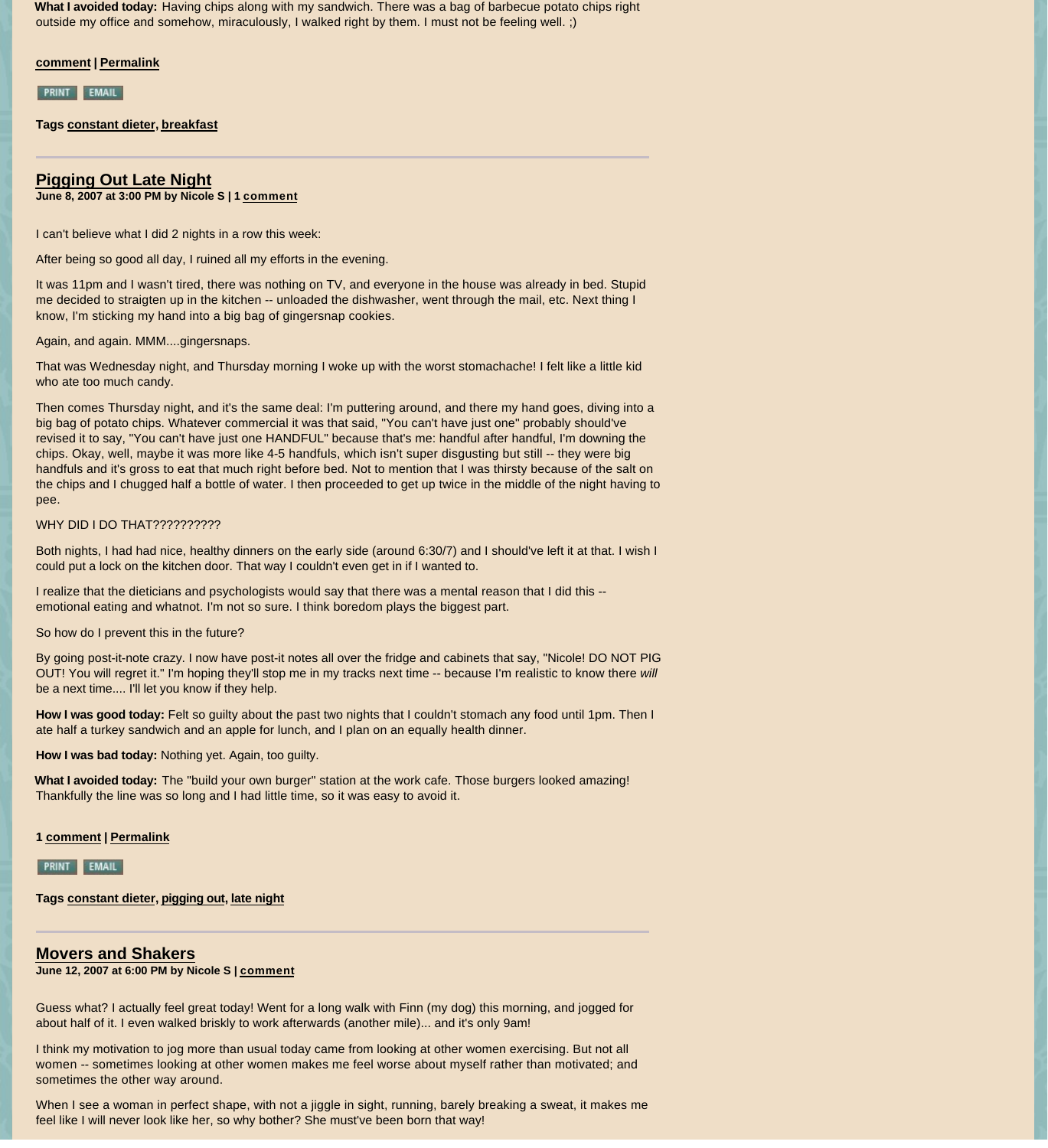But today I saw quite a few out-of-shape women jogging, slowly, with lots of jiggling and even some bouncing and shimmying, too! I saw one woman, quite overweight, who was jogging along, huffing and puffing, with her shorts riding up between her legs as they rubbed together. I could tell she wasn't loving this jog -- in fact, I could practically see the friction burn she'll have afterwards -- but hey, at least she was doing it! I figure, if she can do it, so can I. So I picked up the pace and I felt amazing afterwards. Finn loved it too, running alongside me with his big tongue hanging out! ;P

But I admit I probably spend too much time comparing myself to other women. I can't help it -- I'm a people watcher by nature. It's almost impossible for me to look at others and not compare myself on some level. I do this with everything. If she has curly hair, I look to see if she's doing something I should be doing; if her butt looks great in jeans, I get completely and totally jealous; if she's walking down the road, listening to her iPod and singing out loud, I think about how happy she is and how I should be that happy. The good news is that I don't stew over these comparisons -- I either act on them right away (like, throw on the iPod and a good Madonna song to get instantly happy) or I forget about them. It's not like I'm dwelling and feeling sorry for myself. It's very fleeting.

Today, though, I'm glad I compared myself to those overweight women who were exercising, no matter the struggle, because I feel so motivated today. I may even walk again tonight!

**[comment](http://www.goodhousekeeping.com/health/dieters/constant-dieter-blog-061207#comments) | [Permalink](http://www.goodhousekeeping.com/health/dieters/constant-dieter-blog-061207)**

**PRINT EMAIL** 

**Tags [constant dieter](http://www.goodhousekeeping.com/archives/health/dieters/by_tag/constant%20dieter/15;1), [running](http://www.goodhousekeeping.com/archives/health/dieters/by_tag/running/15;1)**

### **[Not Guilty](http://www.goodhousekeeping.com/health/dieters/constant-dieter-blog-061407)**

**June 15, 2007 at 12:00 AM by Unknown | 2 [comments](http://www.goodhousekeeping.com/health/dieters/constant-dieter-blog-061407#comments)**

Gosh, am I tired today! I met my girlfriends last night and we had a few glasses of wine. It was fun but I'm paying for it today because when I drink, I don't sleep well. I fall asleep easily but then I wake up 2-5 times that night. So this morning, I'm not only slightly hungover but I'm also really tired. And for me, that means hungry, too.

So today, my diet has gone right out the window. When I woke up, I knew I wouldn't be able to function without bacon (the grease seems to offset the hangover), so I had egg-whites-bacon-and-cheese on a roll. It did the trick, along with a full cup of coffee. But come lunch, I started to fade. I craved sugar to wake me up so after my sandwich, I ate a big, homemade chocolate chip brownie.

You'd think I'd feel guilty about this -- but I don't. Not at all. I wanted it. And it was delicious.

Doesn't that sound so taboo? That I ate some fattening food and I actually have no guilt about it whatsoever? I feel like I never hear that anymore. Even the slightest indulgence is usually followed by some guilt or repentance by working out longer than usual. What happened to just eating something delicious and being okay with it?

I can tell you I have absolutely no plans to work out today at all, never mind workout longer to pay for my "sins." I just wanted the bacon and the brownie and I had them. That's all there is to it.

Yum.

**How I was good today:** Um, well, I wasn't.

**How I was bad today:** Already went into that above, but I also ate two slices of pizza for dinner. And potato chips.

**What I managed to avoid today:** Nothing - ate everything in sight!

**2 [comments](http://www.goodhousekeeping.com/health/dieters/constant-dieter-blog-061407#comments) | [Permalink](http://www.goodhousekeeping.com/health/dieters/constant-dieter-blog-061407)**

**PRINT EMAIL** 

**Tags [constant dieter](http://www.goodhousekeeping.com/archives/health/dieters/by_tag/constant%20dieter/15;1), [hungover](http://www.goodhousekeeping.com/archives/health/dieters/by_tag/hungover/15;1), [hangover](http://www.goodhousekeeping.com/archives/health/dieters/by_tag/hangover/15;1)**

## **[New FDA-approved Diet Pill Alli](http://www.goodhousekeeping.com/health/dieters/constant-dieter-blog-061507)**

**June 15, 2007 at 8:00 AM by Nicole S | 4 [comments](http://www.goodhousekeeping.com/health/dieters/constant-dieter-blog-061507#comments)**

I can't let this week go by and not comment on the new, FDA-approved diet pill, Alli. Like other people out there, I have definitely dreamt of a miracle weight-loss pill, but I'm not sure this is it. As the Constant Dieter, I thought I'd try the pill just to report back on it here, but I'm not sure I can bring myself to do it.

I've watched the coverage on the news about this pill, with all the warnings about taking an extra pair of pants with you in case "of leakage" and boy, does that gross me out! That alone is enough to make me not try it. (Hello, Olestra! Didn't that have a similar warning?)

But then I decided to visit the MyAlli.com website myself to read the warnings, and I found a series of questions and answers which include the following: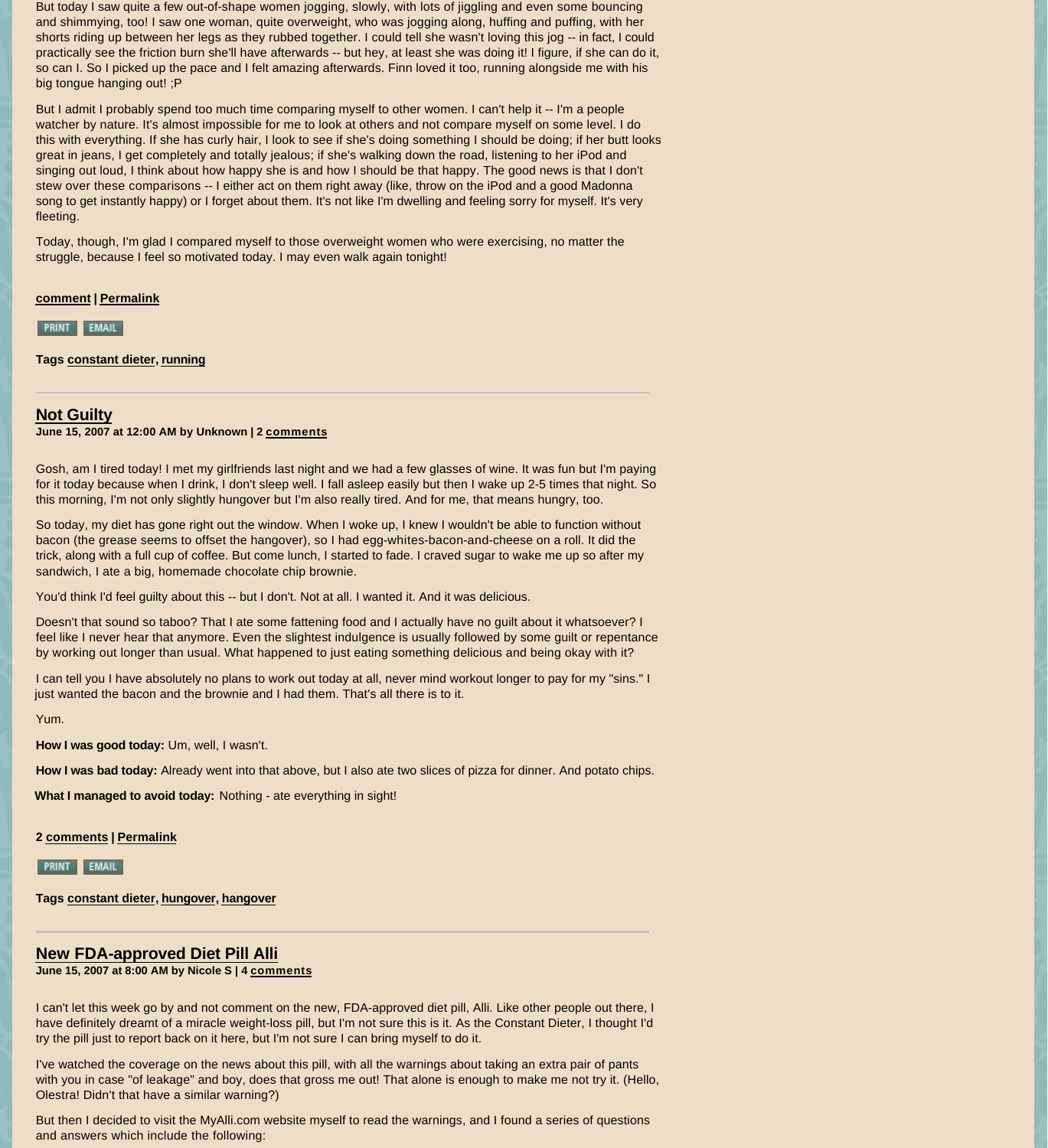"How do I know when I'm ready for the alli program?"

This was their answer:

- I am willing to do the hard work to lose weight gradually
- l I am committed to following a reduced-calorie, low-fat diet (an average of 15 grams of fat per meal)
- l I understand that if I take alli with a meal containing too much fat, I may get bowel changes known as

treatment effects. The effects may include gas with oily spotting, loose stools, and more frequent stools that may be hard to control. Why? Because alli prevents absorption of some of the fat, and undigested fat passes through the body

- I am committed to eating smaller portions
- I am committed to making time to be more physically active
- l I will read and follow the alli label

Now, I ask you: If I was willing to do all of that -- lose weight gradually, follow a reduced calorie, low fat diet, eat smaller portions, exercise -- why would I need this little blue pill? Especially when its side effects include one of the most stomach-turning phrases I've ever heard, "oily stools"?

I am all for doing whatever someone thinks they need to do to lose weight -- even if it means taking (other) pills or having surgery. I am never one to preach about what someone should or shouldn't do. But for me, I can tell you that I will not be trying this drug (at least at this time -- never say never).

I may, however, experiment with a low-fat diet. Can you believe I've never been on one? I've been on low calorie diets, high protein diets, vegetarian diets, blood type diets, you name it. But I've never been on a low-fat diet. It's almost like I made a mistake and just forgot to try that one. One thing I can say for sure: Limiting my fat intake is much more appealing to me than changing underwear multiple times a day! :)

**How I was good today:** Blueberries and melon for breakfast, with a fat-free muffin. Salad for lunch.

**How I was bad today:** Held Hot Dog Night in my house with friends. Ate way too many dogs. Blech.

**What I avoided today:** The regular, full-of-fat lemon poppy seed muffin I wanted at breakfast. The lemon icing looked amazing!

**4 [comments](http://www.goodhousekeeping.com/health/dieters/constant-dieter-blog-061507#comments) | [Permalink](http://www.goodhousekeeping.com/health/dieters/constant-dieter-blog-061507)**

PRINT EMAIL

**[Tags](http://www.goodhousekeeping.com/archives/health/dieters/by_tag/alli%20pill/15;1) [over the counter weight loss drug](http://www.goodhousekeeping.com/archives/health/dieters/by_tag/over%20the%20counter%20weight%20loss%20drug/15;1), [constant dieter](http://www.goodhousekeeping.com/archives/health/dieters/by_tag/constant%20dieter/15;1), [obesity](http://www.goodhousekeeping.com/archives/health/dieters/by_tag/obesity/15;1), [alli,](http://www.goodhousekeeping.com/archives/health/dieters/by_tag/alli/15;1) [fda approved,](http://www.goodhousekeeping.com/archives/health/dieters/by_tag/fda%20approved/15;1) [xenical](http://www.goodhousekeeping.com/archives/health/dieters/by_tag/xenical/15;1), [fat blocker](http://www.goodhousekeeping.com/archives/health/dieters/by_tag/fat%20blocker/15;1), [fat](http://www.goodhousekeeping.com/archives/health/dieters/by_tag/fat/15;1), alli pill, [weight loss product](http://www.goodhousekeeping.com/archives/health/dieters/by_tag/weight%20loss%20product/15;1)**

### **[Waistline Wastefulness](http://www.goodhousekeeping.com/health/dieters/constant-dieter-blog-061807)**

**June 18, 2007 at 9:00 AM by Nicole S | 2 [comments](http://www.goodhousekeeping.com/health/dieters/constant-dieter-blog-061807#comments)**

For Father's Day, I baked my step-dad his favorite peanut butter cookies. I specifically waited until the day of (instead of the day before) to bake them in order to reduce the temptation of having a full plate of cookies in my house overnight. I don't trust myself with sweets as it is, but I especially can't contain myself with *these* cookies since they are melt-in-your-mouth delicious. They're called Whole Jar of Peanut Butter cookies and the name alone should give you an idea of how good they are, and how fattening. (Exactly *how* fattening I don't know -- I can't bring myself to look at the nutritional info.)

So I embarked on the process of baking these, and I was good until the third batch came out of the oven. Two broke in half, and I knew I couldn't serve those, so I ate them. Burnt the roof of my mouth instantly. But no problem: I still managed to snitch a few more when they had fully cooled down. By the time dessert was served, I didn't even want any! ;)

Anyway, step-dad loved them. Everyone did actually. After dinner, all that remained were six cookies. Six perfect cookies. Everyone had gone home, and my family was in bed. The only things left downstairs were these cookies -- and me.

A truly critical moment: Woman's will power versus homemade cookies. I will win this, I thought to myself.

So I decided to pack up and store the six cookies in an airtight container. I figured if I put them in the pantry and closed the door tight, it'd be enough of a barrier to avoid the temptation since I couldn't just walk by and pop one in my mouth.

That lasted about 10 minutes.

I went to the pantry and took down the container. Opened it. Ate one. And another. We were down to four cookies left.

But I knew something had to give: Either I had to go or they did. We could not live in the same house, or else one of us (or in this case, four of us) wouldn't make it till morning.

So I did the most sinful, wasteful thing:

I threw them out. Right in the garbage.